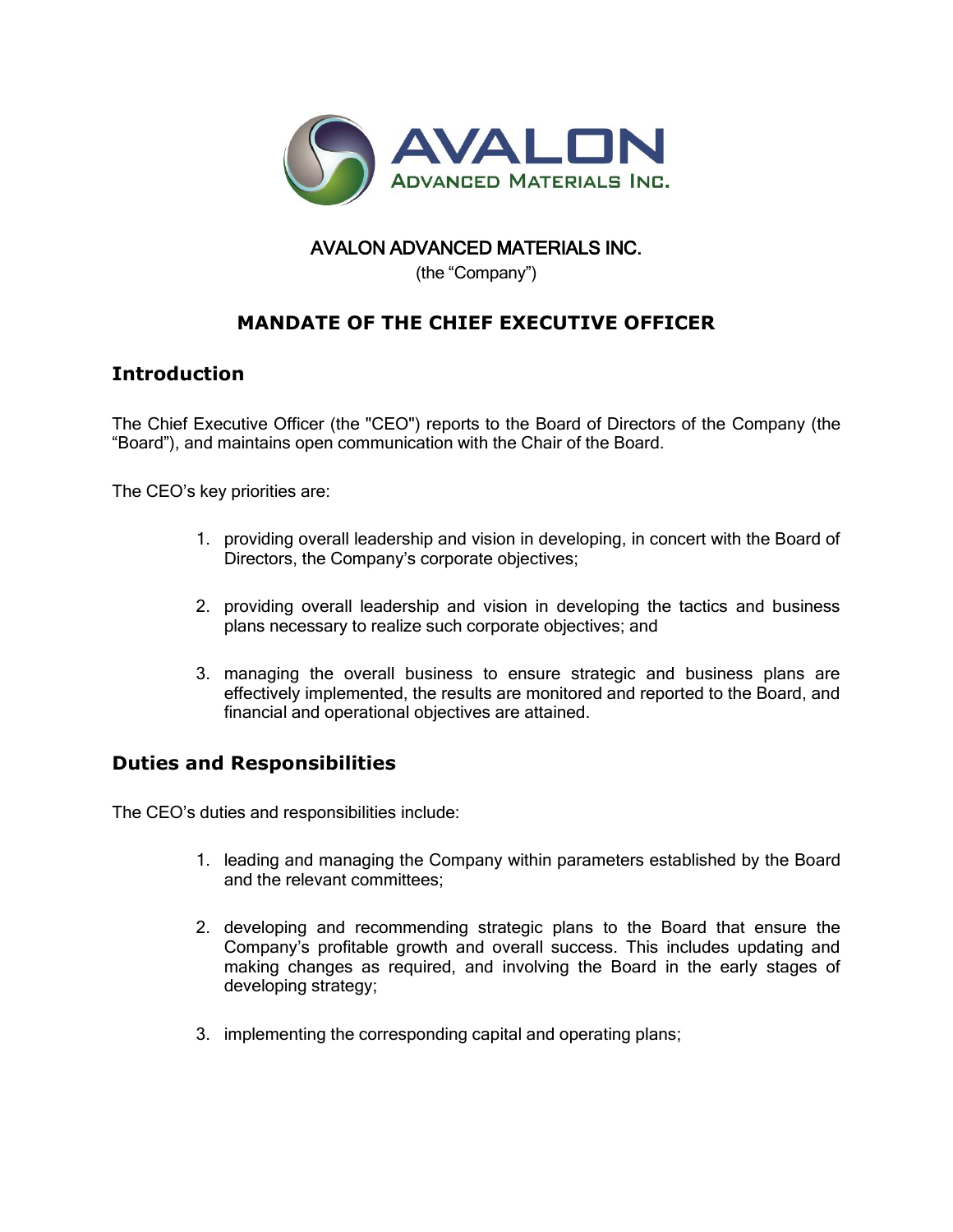- 4. reviewing and reporting regularly to the Board on the overall progress and results against operating and financial objectives and initiating courses of action for improvement;
- 5. developing an annual operating plan, capital commitment and expenditure budgets for approval by the Board, including operating forecasts of revenue, expenditures, operational results, and financial performance;
- 6. regularly informing the Board of all significant operational, financial and other matters relevant to the Company. This includes external items emanating from governments and regulators on issues such as fiscal and monetary policies, legislation, etc.;
- 7. authorizing the commitment of funds to capital projects included in budgets approved by the Board;
- 8. authorizing commitment of corporate resources;
- 9. entering into agreements, contracts, leases, etc. in the ordinary course of business, in order to pursue the approved business plans and objectives of the Company, provided however, that major commitments, exposures and risks shall be reported to the Board on a regular and timely basis;
- 10. identifying the principal risks of the Company's business and implement appropriate systems to manage these risks;
- 11. developing and maintaining a sound, effective organization structure, and ensure capable management succession, progressive employee training and development programs;
- 12. establishing annually and maintaining a Board approved plan for senior management development and succession;
- 13. providing the Board, at Board and committee meetings, with exposure to the Company's key management;
- 14. ensuring that all members of the organization have their responsibilities and authorities clearly established;
- 15. establishing effective control and co-ordination mechanisms for all operations and activities, and ensure the integrity of the internal control and management systems;
- 16. maintaining or causing to be maintained such industry, governmental, public or other external relationships as are deemed advisable and in the interests of the Company;